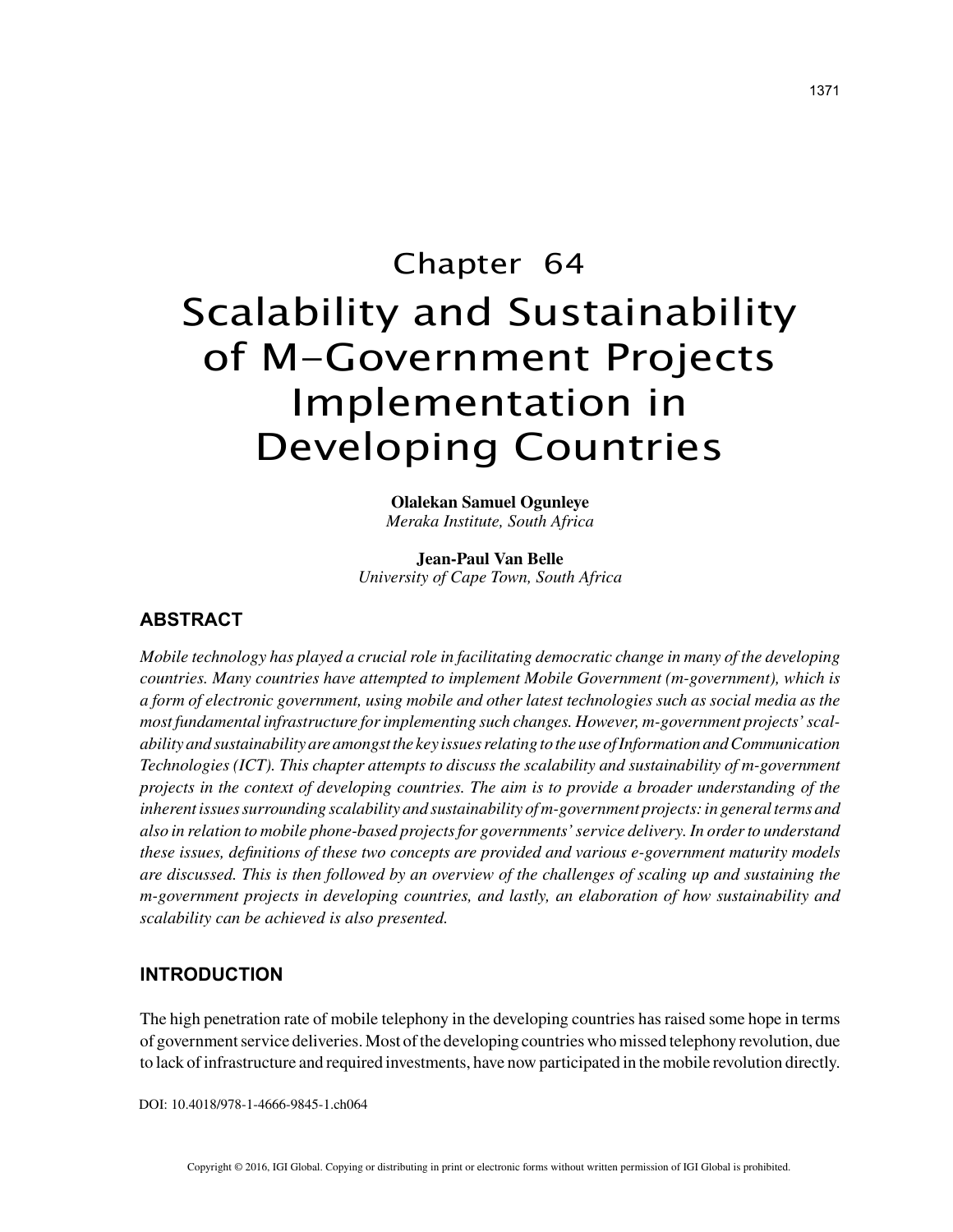#### *Scalability and Sustainability of M-Government Projects Implementation*

Governments in the majority of developing countries have poor reputations with respect to service delivery which in many cases involves repetitive and manual operations at government offices (Bassara *et al.,* 2005). Low throughput coupled with traditional communication channels are expensive and require intensive human processing. Also, the lack of a single point of contact with the government has been identified as the one of the key challenges facing service provision of traditional governments processes (Mansoor & Rohan, 2010).

In order to overcome the limitations of traditional government and to improve the quality of service delivery, many of these governments, including the South African government, have started moving towards new ways of implementing government services, for example service processes, service flows, approaches to service delivery and service delivery philosophies (Valentina, 2004). The South African government proposes a transition to e-government in order to enhance access to and delivery of government services to the citizens, businesses, employees and other government departments twenty-four hours a day and seven days a week through a single government portal using modern Information and Communication Technologies (ICTs) (Blessing *et al.,* 2007).

Challenges, such as limitation to fixed line Internet access by many citizens, faced by the government in implementing E-government to ensure delivery of services, have led some governments to shift their attention to m-government as the ultimate target of E-government (Sharma and Gupta 2004). This is due to the development in mobile technology and the mobility of people with respect to the use of mobile devices and technologies that surround it (Sharma & Gupta, 2004). In addition to this, Song (2005) advocates going beyond E-government and recognizes the potential of E-government for the transformation of government services.

This chapter attempts to discuss the scalability and sustainability of m-government projects in the developing countries. The aim of this chapter is to provide a broad understanding of the issues around scalability and sustainability of m-government projects in general and mobile phones based projects for service deliveries in particular. In order to understand these issues, definitions of these two concepts will be provided; these definitions are followed by an overview of the challenges of scaling up and sustaining m-government projects in developing countries and lastly an elaboration of how sustainability and scalability can be achieved will be provided.

## **E-GOVERNMENT: A DEVELOPING COUNTRIES PERSPECTIVE**

Governments in developing countries have considered e-government as the means of delivering government services to citizens. Generally, e-government is defined as the provision of government services through the use of Information and Communication Technology (ICT) Infrastructure (Sprecher, 2000). It is about using tools and systems made possible by ICT infrastructure to provide better public services to citizens and businesses. It is widely used in most developed countries (e.g. most England, France, Germany, Canada and USA) and has also been implemented in some developing countries (e.g. South Africa, Kenya, and Mauritius) (Coordinating, 2001). Majority of the citizens in developed countries have access to most of the service provided by the governments via e-government. This is due to the fact that access to Internet connectivity is not a barrier and most citizens can afford it. This has made e-government implementation and usage a success in developed countries. Therefore, service delivery by governments of those countries is enhanced which consequently improves standard of living of the people in those countries.